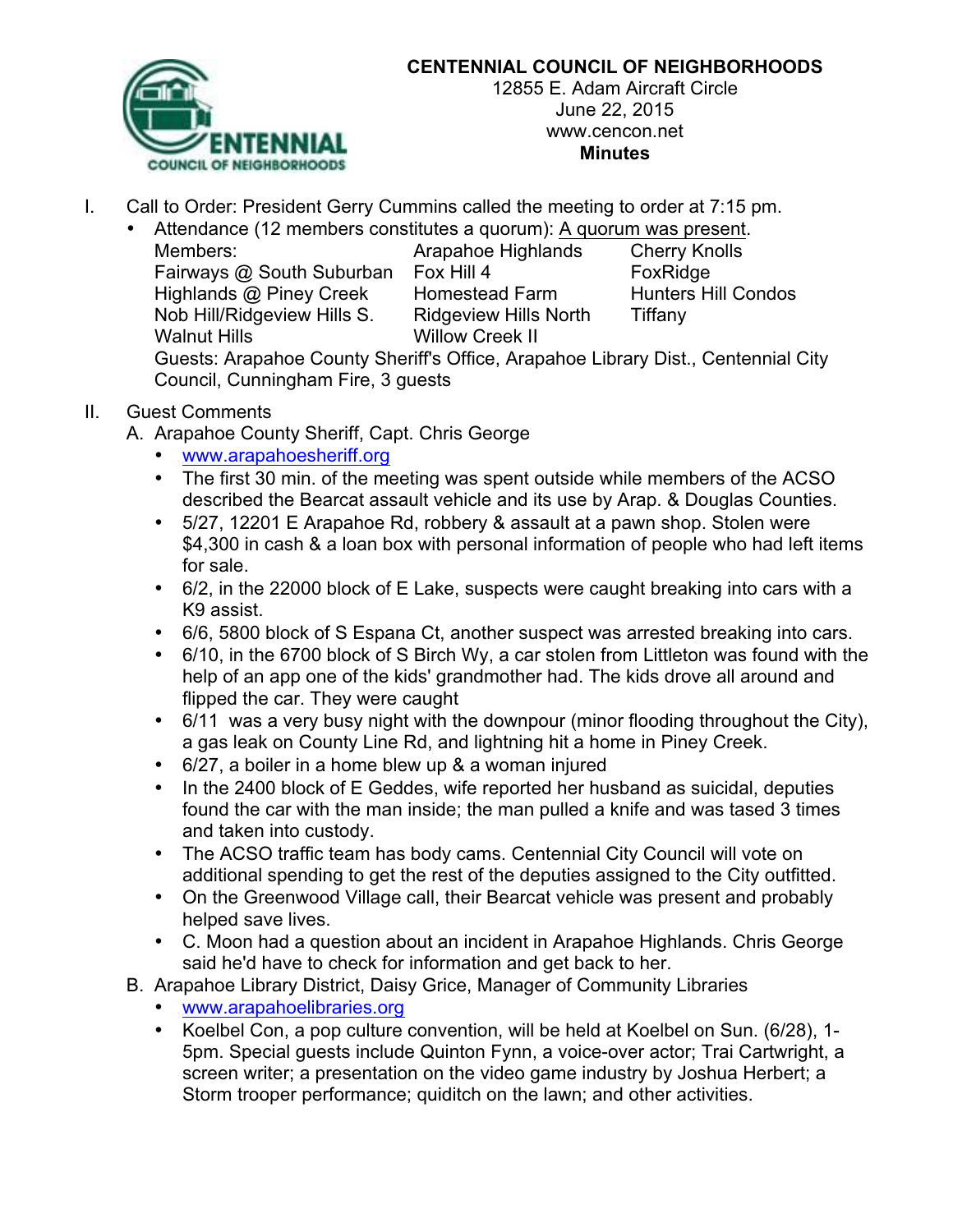- Summer reading in full swing. Children can still register at any branch through 7/19. The program ends on 7/26.
- Southglenn's Super Sidewalk Sale will be held 7/10 & 11, 10am-6:30pm; 7/12, noon-4. Shoppers will find books, collectibles, DVDs and audiobooks for all ages. (Sale is held by the Friends of the Library. Over the year they raise about \$100,000.)
- Bain: Where can I donate books? Grice: Up to 1 box of books can be donated at any branch. More than that needs to be taken to Koelbel. An estate's worth of books would be picked up.
- C. Arapahoe Park & Rec District, Delos Searle, Asst. District Manager, absent.
	- www.aprd.org
- D. Fire Districts: Cunningham Fire, Chief Rhodes
	- www.cfpd.org, www.littletongov.org/fire, www.southmetro.org
	- Cunningham
		- $\circ$  Rhodes thanked the mayor, C.J. Whelan, and Stephanie Piko for attending the Emergency Services Open House. There were about 500 people in attendance.
		- o The air show at Aurora Reservoir on 5/30 & 31 taught them some lessons. Equipment needs to pre-staged. Once people started showing up, nothing could move in or out of the site.
		- o **Arapahoe County Fair will be held 7/23-26.**
		- $\circ$  Cunningham hired an Englewood firefighter/paramedic plus 2 more firefighters.
		- $\circ$  A new piece of apparatus is under construction. You can watch the progress on their website. It will be delivered in 3 weeks.
		- o Light grasses turn brown in a few dry days. If you back on open space, keep the grass short by your wildland interface (your fence).
		- o The house fire in Piney Creek (lightning) was called in by neighbors who realized how close the lightning was. He also helped check other neighbors homes.
	- A national active shooter webinar is coming up for firefighters/paramedics/police.
	- **Littleton Fire** 
		- $\circ$  First session of the summer youth mini fire academy ends on Thurs. There are still a few spots for the July session. Check their website for more info.)
		- $\circ$  Their new piece of equipment is in service at station 12.
		- o Tim Woodward promoted to Division Chief of Training.
		- $\circ$  4 new recruits have finished academy and been assigned to shifts.
	- South Metro
		- o If you haven't take the Community Survey, please, do. It's on the website and you can enter to win a free Apple Watch or iPad air.
		- o Station 31 has gotten approvals from Greenwood Village and should break ground in mid-July.
		- $\circ$  Firefighters spent a day at MDA camp on 6/17. Some of the money raised at Labor Day's Fill the Boot campaign helps fund camp for children with muscular dystrophy.
	- July 4. Fireworks are illegal in Centennial. Sparklers burn at 1300°, keep water around and, yes, they're illegal. Go to a commercial show! If you're found with fireworks, you face a fine of up to \$1,000. Have a safe and happy Fourth.
	- Some information on marijuana. MJ is no longer the drug of the '60s, It's now up to 3 times stronger and much more dangerous.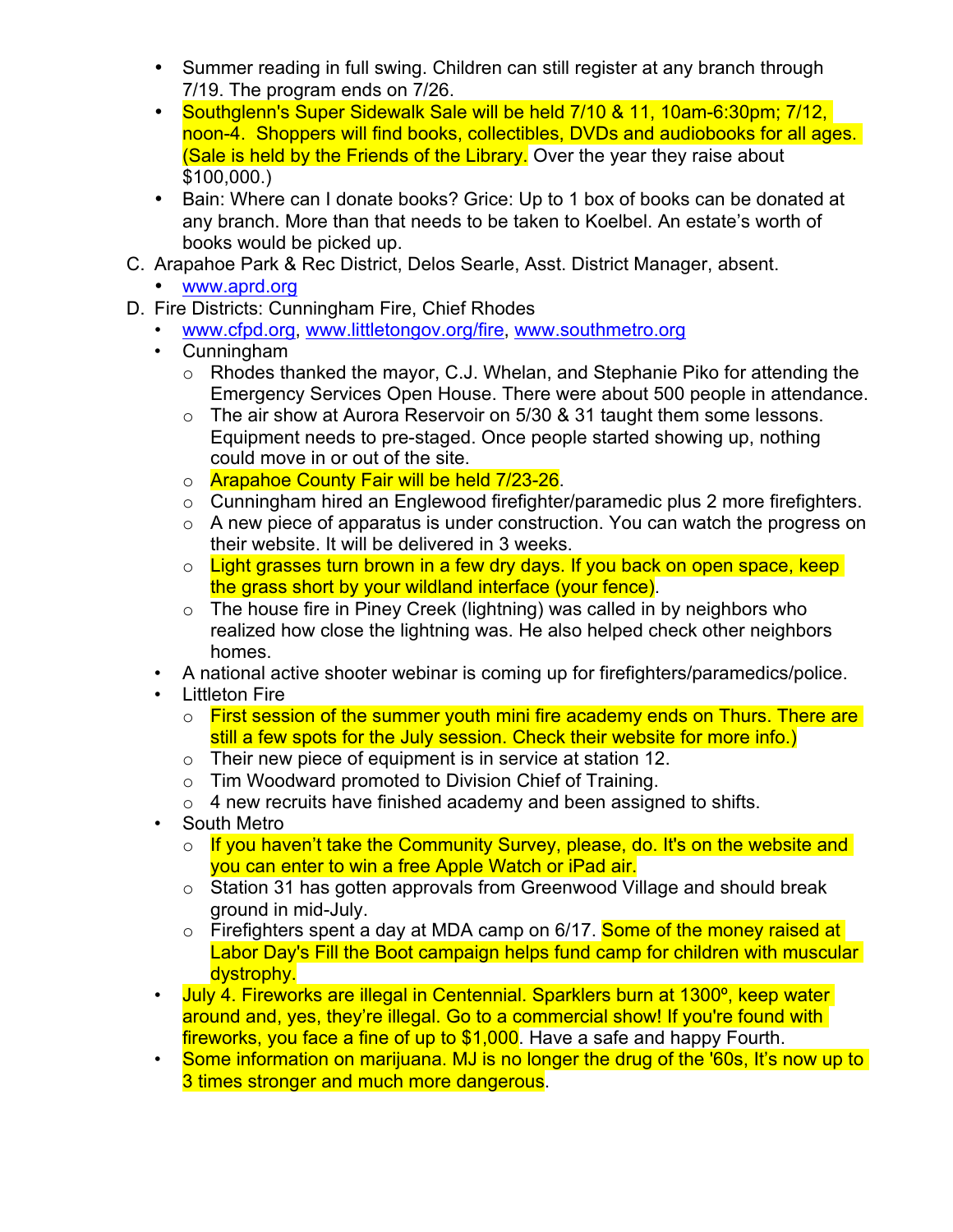- E. South Suburban Park & Rec District, Teresa Cope, Communications Director, absent
	- www.SSPR.org
	- A PDFed document of upcoming activities can be found linked in the email.
- F. City of Centennial
	- www.centennialcolorado.com
	- Vorry Moon, District 1 City Councilman. Movies in the Park almost got started, but the first one was cancelled because the ground was waterlogged.
	- More movies are coming up, check the City website.
	- The City is inventorying its infrastructure assets: in particular the fiber we have and still need. Next step is to decide what to do with it. First objective is to get fiber to the businesses and public services
	- At the next City Council meeting, Council will be voting on funding for ACSO body cams for Centennial deputies.
- III. Health Trends in Arapahoe County, Kelly Lear-Kaul, MD, Arapahoe County Coroner
	- A coroner is elected. The only requirements to run for election are: 18 years old, high school diploma, no felonies. Pretty much anyone can run.
	- Dr. Lear-Kaul presented in depth information on deaths in the County and statistics on those she had to investigate.
	- Arapahoe County has seriously high numbers of suicides and prescription drug overdoses. The intermountain west has highest rate nationally.
	- Tammy: so are coroners as investigative as TV shows? Laurie: we have investigators available 24/7. We collect evidence on the body, ACSO does the scene. Laurie is the one that goes to court to testify.
	- Livingston: Do you have staff? L-K: 12: another forensic pathologist, 7 investigators, and an office manager. My budget is \$1.5M. I run a tight ship. I provide better service for less cost per person than the surrounding metro counties.
	- Rhodes: Who do you get to arrest? L-K: If there is no sheriff, I can be the sheriff and I can arrest the sheriff. Thankfully, the Sheriff has an Undersheriff and I won't be called to serve in that capacity.
	- ACSO will hold an Open House, Aug 29 at the ACSO Admin building, 8am noon (Pancake breakfast, K-9, bomb squad, and other information).
- IV. CenCON Business
	- A. President's report, Gerry Cummins
		- There is still no final determination on our July field trip. Watch for an email!
		- Cummins led a discussion on a bylaws change.
	- B. First Vice President/Membership, Vacant
	- C. Secretary, Andrea Suhaka
		- April minutes had been moved and seconded in May, but tabled due to lack of a quorum. They were unanimously approved.
		- After a discussion of quorum, we decided to go with 1/3 of the actual number of paid members as of this meeting. A motion was made, seconded, and passed unanimously to approve the May minutes as emailed. (Doerr/Green)
	- D. Treasurer's report, Henry Blum

| • Balance forward from 5/18/15 report | \$2,971.85 |
|---------------------------------------|------------|
| • Income: Dues deposited*             | 390.00     |
| • Expenses: None.                     | 0.00       |
| • Account balance, 6/22/15            | \$3,361.85 |